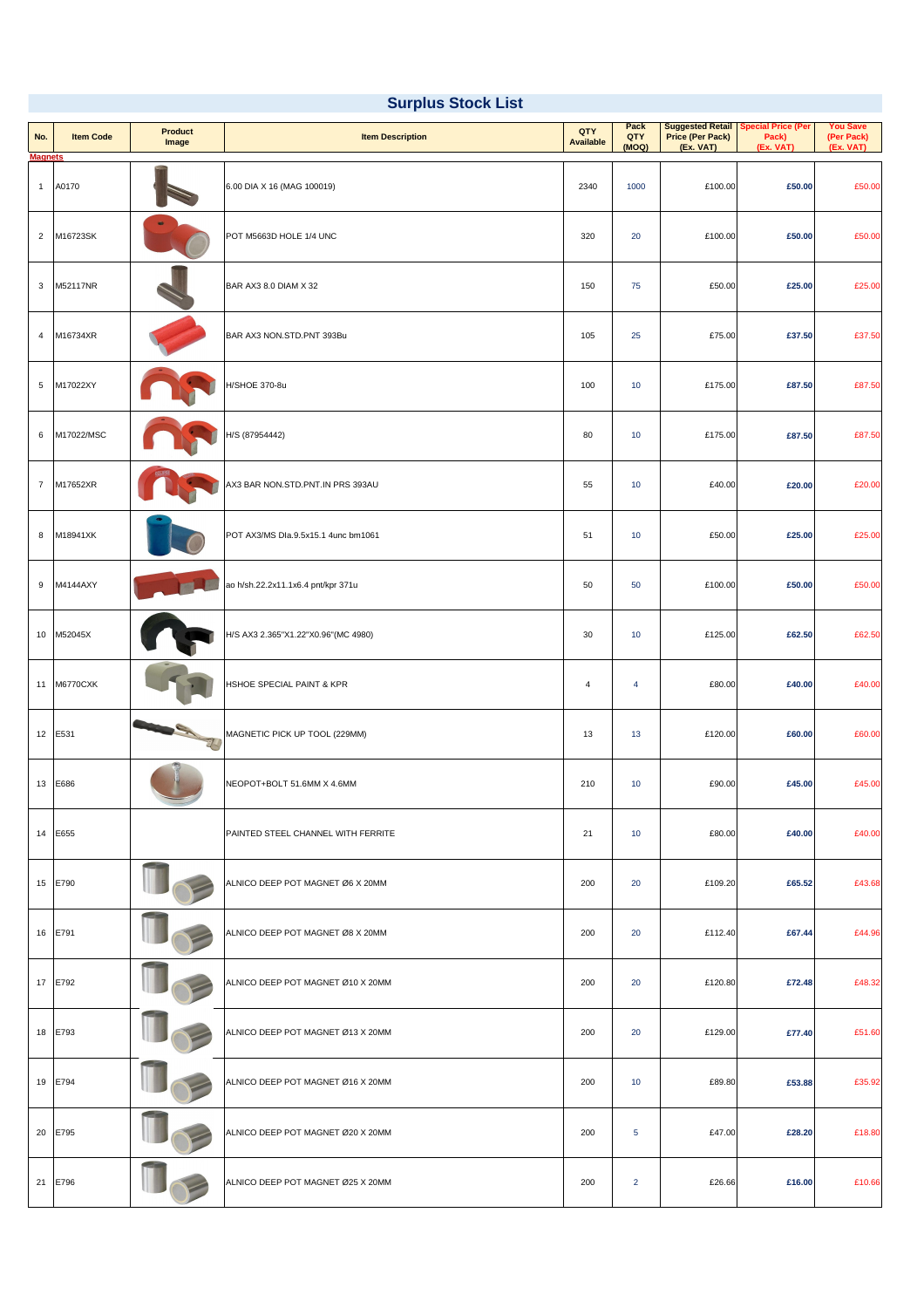| 22   E1101/NEO/W | $\ddot{\mathbf{O}}$      | NdFeB Shallow Pot Ø20x7mm M4 Csk White, Pull Force 5KG    | 300 | 10                   | £31.50 | £15.75 | £15.75 |
|------------------|--------------------------|-----------------------------------------------------------|-----|----------------------|--------|--------|--------|
| 23   E1102/NEO/W | $\odot$                  | NdFeB Shallow Pot Ø25x8mm M5 Csk White, Pull Force 10KG   | 300 | 10                   | £42.00 | £21.00 | £21.00 |
| 24   E1103/NEO/W | $\left( \bullet \right)$ | NdFeB Shallow Pot Ø32x8mm M5 Csk White, Pull Force 25KG   | 300 | 10                   | £59.30 | £29.65 | £29.65 |
| 25   E1104/NEO/W | $\odot$                  | NdFeB Shallow Pot Ø40x8mm M6 Csk White, Pull Force 40KG   | 100 | $5\overline{)}$      | £43.20 | £21.60 | £21.60 |
| 26   E1105/NEO/W | $\odot$                  | NdFeB Shallow Pot Ø48x11mm M8 Csk White, Pull Force 55KG  | 100 | $\blacktriangleleft$ | £15.62 | £7.81  | £7.81  |
| 27   E1106/NEO/W | $\odot$                  | NdFeB Shallow Pot Ø60x15mm M8 Csk White, Pull Force 105KG | 100 | $\blacktriangleleft$ | £29.64 | £14.82 | £14.82 |
| 28 E1070/NEO/W   |                          | NdFeB Pot Ø25mm w/Swivel Hook White PK2, Pull Force 12KG  | 50  | $\overline{2}$       | £15.44 | £7.72  | £7.72  |
| 29 E1071/NEO/W   |                          | NdFeB Pot Ø32mm w/Swivel Hook White PK2, Pull Force 24KG  | 100 | $\overline{2}$       | £22.23 | £11.12 | £11.12 |
| 30   E1072/NEO/W |                          | NdFeB Pot Ø36mm w/Swivel Hook White PK2, Pull Force 28KG  | 100 | $\overline{2}$       | £24.70 | £12.35 | £12.35 |
| 31   E1073/NEO/W |                          | NdFeB Pot Ø40mm w/Swivel Hook White PK2, Pull Force 40KG  | 100 | $\overline{2}$       | £26.55 | £13.28 | £13.28 |

# **Vibratory Sieve**



| ISU600 | $\overline{\phantom{a}}$<br>Supports. | Vibratory Sieve 600mm Unit (EACH) |  | £2,500.00 | £200.00 |  |
|--------|---------------------------------------|-----------------------------------|--|-----------|---------|--|
|        |                                       |                                   |  |           |         |  |

# **Simple Magnetic Sine Tables**

| SM186FM | $\sim$ $\sim$ $\sim$<br>: MET.<br>} FINE<br>- ^**^<br>$\sim$ $\sim$ $\sim$ $\sim$<br>(EACH)<br>ISIN.<br>ABI.<br>. . |  | £2,000.00<br>the contract of the contract of the contract of the contract of the contract of the contract of the contract of | £800.00 |  |
|---------|---------------------------------------------------------------------------------------------------------------------|--|------------------------------------------------------------------------------------------------------------------------------|---------|--|
|         |                                                                                                                     |  |                                                                                                                              |         |  |

## **Battery Powered Magnetic Lifter**

|                | <b>EPML3000</b> | 3000kg BATTERY LIFTER (EACH)                  |  | £4,500.00 | £2,250.00 | £2,250.00 |
|----------------|-----------------|-----------------------------------------------|--|-----------|-----------|-----------|
| $\overline{2}$ | EPML3000/DEM    | 3000kg BATTERY LIFTER DEMO UNIT (EACH) (USED) |  | £4,500.00 | £1,800.00 | £2,700.00 |